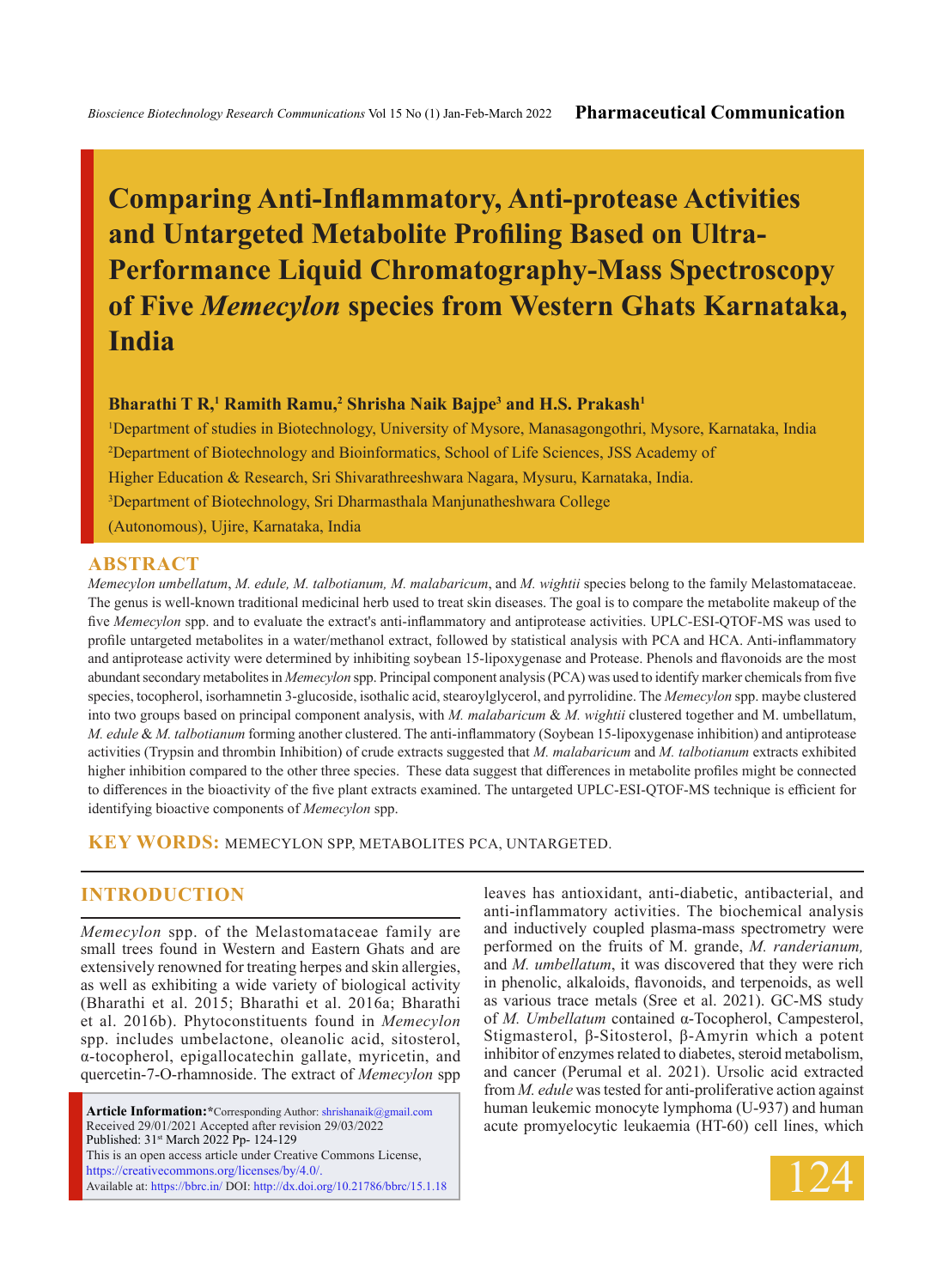#### Bharathi T R et al.,

showed significant growth suppression and Topoisomerase II inhibition (Srinivasan et al. 2021). New species of such as *M. viswanathanii* have been identified in Kalakkad-Mundanthurai Tiger Reserve, and *M. pachaimalayanum*  Pachaimalayanum, in the Eastern Ghats of India (Rajesh et al. 2021a; Rajesh et al. 2021b).

Plant products from the same species may have mass spectral properties that are comparable. Metabolite study and multivariate statistical profiling of undiscovered Mass Spectroscopic (MS) features provides fine resolution for differentiating closely similar plant species (Patil et al. 2021). Metabolite findings might be used as crucial supplemental evidence for taxonomic classification of plants with high medicinal potential and close genetic similarities (Xin et al. 2014; Li et al. 2016, Ramasetty et al. 2016). Plant bioactive research is essential in the identification of new medications. Highly advanced chromatographic methods Liquid Chromatography-MS(LC-MS) and Gas Chromatography-MS(GC-MS) are required for metabolite profiling from plant extracts (Antunes et al. 2020; Kiran et al. 2020; Pushpa et al. 2021).

According to the literature review and prior research, *Memecylon* spp exhibits a wide range of biological activities. Screening of metabolites based on activity from biochemical assays and standard isolation methods results in the identification of just a few biomolecules. As a result, in the current work, a high number of potentially bioactive compounds were identified utilizing MS, untargeted metabolite composition profiling, compound identification, and multivariate statistical analysis of the five *Memecylon*  spp. (*M. wightii, M. talbotianum M. umbellatum, M. edule,* and *M. malabaricum*) was performed. Anti-inflammatory using Soybean 15-lipoxygenase (LOX-15) and antiprotease using trypsin and thrombin inhibition was conducted to investigate the potential anti-viral bioactivity of *Memecylon*  spp.

### **MATERIAL AND METHODS**

Five of *Memecylon* spp (*M. umbellatum, M. edule, M. talbotianum, M. malabaricum,* and *M. wightii*) were gathered from the Western Ghats of India in April-May 2014 and authenticated (voucher specimens #IOELP0001a, #IOELP0002, #IOELP0001h, # IOELP0003, # IOELP0004). Fresh leaves were collected, washed with distilled water, and then immersed in liquid nitrogen. For the extract's preparation, *Memecylon* samples that had been frozen and crushed were lyophilized (Telstar, Thermo scientific).

16 mL of Hydro-methanol [80:20 (v/v)] was added to 0.5gm of lyophilized *Memecylon* samples and kept in a sonicator for 30 minutes at room temperature. In a round bottom flask, the supernatant was collected after centrifugation for 15 minutes at 4000 rpm. A rotary evaporator was used to evaporate the solvent under vacuum at 40°C. 500 ul of Hydro-methanol was added to the dry residue and vortexed to completely dissolve the extract. The extracts were filtered and kept at 20  $\rm{°C}$  using a 0.2 m syringe filter. For the MS analysis, the LC system was connected to a Waters Acquity

Series UPLC/SYNAPT G2 HDMS (Milford, MA, USA) with electrospray ionization for qualitative analysis of the metabolites. At a drying temperature of  $350$  °C, the nebulizer pressure was 60 psi, and the nitrogen flow rate was 10 L/ min. A 5ul aliquot of the hydro-methanol extract of leaves was evaluated following the protocol described in previous studies (Stark et al. 2015). The data was analyzed, and the correct mass was determined using MassLynx 4.1 SCN 9.16 (Waters, Manchester, UK).

The pentapeptide leucine enkephaline (m/z-554.2615) was used to lock mass in a solution (1 ng/L) of MeCN/0.1 percent  $HCO<sub>2</sub>H(1:1, v/v)$ . Progenesis QI was used to handle the raw data of all samples and replicates acquired from MS analysis. The following peak picking settings were used: all runs, limits automated, sensitivity 3, and retention time limits 0.59 minutes. An ANOVA with a p-value of 0.05 and a fold change of 2 was used to filter data. The matrix was analyzed using PCA and Pareto scaling after the data was transferred to EZinfo. Hierarchical clustering analysis was carried out using neighbor-joining and Pearson's coefficient matrix (HCA) (Deng et al. 2014; Martucci et al. 2014; Ramu et al. 2016). Soybean 15-lipoxygenase (LOX-15) was used in the anti-inflammatory experiment. Inhibition experiments employing 0.2 M linoleic acid as the substrate and product in a solubilized form in 0.2 M borate buffer (pH 9.0) were used to evaluate the loss of soybean -LOX- 15activity (5g). A UV-Vis spectrophotometer (Beckman Coulter, DU 730 Life Sciences) was used to record inhibition tests in the presence of various doses of extracts (20 to 40 g/ml) and quercetin is used as a reference.

The  $IC_{50}$ , or the concentration required to block LOX-15 activity by 50%, was also calculated. (Rackova et al. 2007). For protease inhibition assay, the substrate N-benzoyl-DL-arginine-paranitroanilide hydrochloride (BApNA) was dissolved in DMSO (20 mg/mL). Enzyme Stock solution was prepared by dissolving 2 mg each of trypsin and thrombin was in 10 mL of 1.0 mM HCl. The enzymes  $(0.3 \text{ mL})$  and  $100 \mu$  L of plant extracts in the concentration range of 10 to 50 g/mL were incubated at 37oC for 15 minutes subsequently, 0.6 mM substrate was added and volume was adjusted to 2.5 mL with Tris buffer (100 mM, pH 7.5). The reaction mixture was incubated at 37°C for 30 minutes. The enzyme reaction was stopped by adding 100 uL of 30% acetic acid. Phenyl methane sulfonyl fluoride (PMSF) was employed as a positive inhibitor. A UV/Vis spectrophotometer was used to detect absorbance at 410 nm (Jedinak et al. 2010; Ramu et al. 2015).

## **RESULTS AND DISCUSSION**

**Putative identification of peaks by UPLC-ESI-QTOF-MS:** The primary components of *Memecylon* spp. analyzed in the current study were phenolic acid derivatives, flavonoid derivatives, and hydroxyl derivatives (Table1). The compounds Enoxolone, Stearamide, and Dibutyl phthalate were identified in *M. talbotianum, M. umbellatum,*  and *M. edule*. Methyl 9,10-Dihydroxystearate, Stearoyl glycerol, isorhamnetin 3-glucoside, Deiten, Myricetin were identified in *M. malabaricum* and *M. wightii*.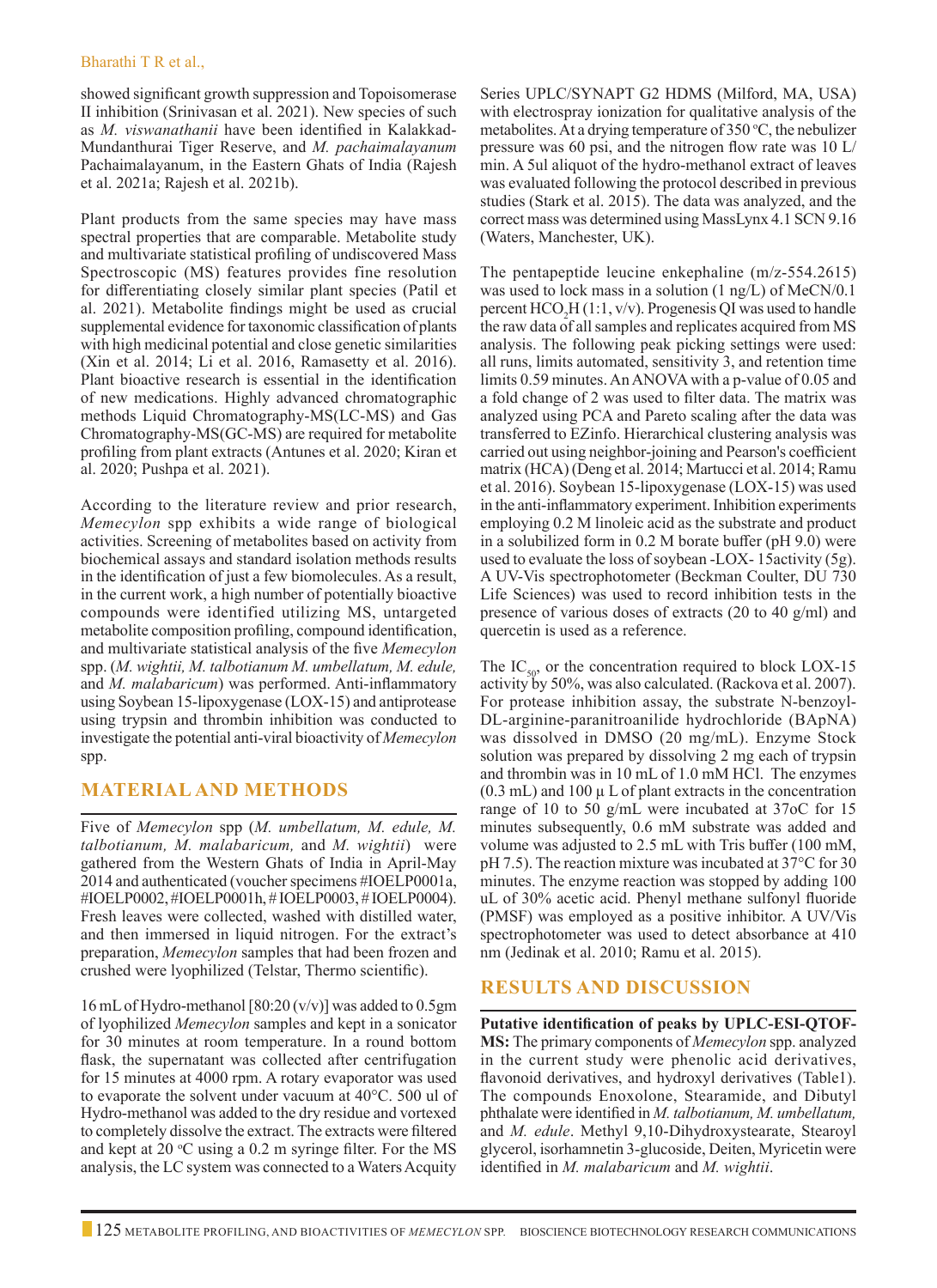| Sl.No          | <b>Metabolite</b>                                        | MU               | ME               | <b>MT</b>        | MM               | <b>MW</b>        |
|----------------|----------------------------------------------------------|------------------|------------------|------------------|------------------|------------------|
| 1              | (-)-Cholesteryl acetate                                  | $\overline{0}$   | $\theta$         | $\mathbf{1}$     | $\mathbf{1}$     | $\theta$         |
| $\overline{2}$ | (-)-Vindoline                                            | 0                | $\theta$         | $\theta$         | $\overline{0}$   | 1                |
| 3              | (â^')-Epigallocatechingallate                            | $\mathbf{1}$     | $\mathbf{1}$     | $\mathbf{1}$     | 1                | $\theta$         |
| $\overline{4}$ | (E)-Diethylstilbestrol                                   | $\mathbf{1}$     | $\mathbf{0}$     | $\theta$         | $\overline{0}$   | $\theta$         |
| 5              | 2,3,23-Trihydroxyurs-12-en-28-oic acid                   | $\mathbf{1}$     | $\mathbf{1}$     | 1                | $\mathbf{1}$     | $\theta$         |
| 6              | 3,6-diacetyl-9-isopropylcarbazole                        | $\mathbf{1}$     | $\theta$         | $\theta$         | $\overline{0}$   | $\theta$         |
| 7              | Alpha-tocopherol                                         | 1                | $\mathbf{1}$     | $\mathbf{1}$     | 1                | $\mathbf{1}$     |
| 8              | Baicalin                                                 | 1                | $\theta$         | $\mathbf{1}$     | 1                | $\theta$         |
| 9              | Daphnoretin                                              | 1                | $\theta$         | $\overline{0}$   | $\overline{0}$   | $\theta$         |
| 10             | Deiten                                                   | $\overline{0}$   | $\theta$         | $\overline{0}$   | $\overline{0}$   | $\mathbf{1}$     |
| 11             | D-Glucosaminide                                          | $\overline{0}$   | $\overline{0}$   | $\overline{0}$   | $\overline{0}$   | $\mathbf{1}$     |
| 12             | Enoxolone                                                | 1                | $\mathbf{1}$     | 1                | $\mathbf{1}$     | $\theta$         |
| 13             | Fucoxanthinol                                            | $\Omega$         | $\mathbf{0}$     | 1                | 1                | $\theta$         |
| 14             | Fustin                                                   | 0                | $\theta$         | 1                | 1                | $\theta$         |
| 15             | Iso-Quercitrin 6"-acetate                                | $\Omega$         | $\overline{0}$   | 1                | $\mathbf{1}$     | $\theta$         |
| 16             | Isorhamnetin 3-glucoside                                 | $\mathbf{1}$     | $\mathbf{1}$     | $\mathbf{1}$     | 1                | $\mathbf{1}$     |
| 17             | Iso-Scopoletin                                           | $\overline{0}$   | $\mathbf{1}$     | $\theta$         | $\overline{0}$   | $\theta$         |
| 18             | Kaempferol-3-Glucoside-3"-Rhamnoside                     | $\Omega$         | 1                | $\Omega$         | $\overline{0}$   | $\theta$         |
| 19             | Kaempferol-3-O-beta-D-galactoside-7-O-alpha-L-rhamnoside | $\overline{0}$   | $\mathbf{1}$     | $\theta$         | $\overline{0}$   | $\theta$         |
| 20             | Kojic acid                                               | $\overline{0}$   | $\theta$         | $\mathbf{1}$     | 1                | $\theta$         |
| 21             | Methyl 9,10-Dihydroxystearate                            | 1                | $\mathbf{1}$     | 1                | $\mathbf{1}$     | $\mathbf{1}$     |
| 22             | Myricetin                                                | $\overline{0}$   | $\theta$         | $\overline{0}$   | $\overline{0}$   | $\mathbf{1}$     |
| 23             | Myrtillin                                                | $\overline{0}$   | $\mathbf{1}$     | $\theta$         | $\overline{0}$   | $\mathbf{0}$     |
| 24             | N-(b-Pyrrolidinoethyl) phenothiazine                     | 1                | $\theta$         | $\Omega$         | $\theta$         | $\theta$         |
| 25             | Nicotianamine                                            | 1                | $\theta$         | $\Omega$         | $\overline{0}$   | $\theta$         |
| 26             | Peltatoside                                              | 0                | 1                | $\theta$         | 0                | $\theta$         |
| 27             | P-hydroxyphenylacetamide                                 | $\Omega$         | $\theta$         | 1                | 1                | $\theta$         |
| 28             | Procyanidin B1                                           | $\overline{0}$   | $\overline{0}$   | 1                | 1                | $\mathbf{0}$     |
| 29             | Pyrrolidine, 1-oleoyl-                                   | 1                | $\theta$         | $\theta$         | 0                | $\theta$         |
| 30             | Pyrrolidine, 1-stearoyl-                                 | 1                | 1                | $\mathbf{1}$     | 1                | $\mathbf{1}$     |
| 31             | Quercetin-7-O-rhamnoside                                 | $\boldsymbol{0}$ | 1                | $\overline{0}$   | $\boldsymbol{0}$ | $\boldsymbol{0}$ |
| 32             | R-(-)-Phenylephrine                                      | $\boldsymbol{0}$ | 1                | $\boldsymbol{0}$ | $\boldsymbol{0}$ | $\boldsymbol{0}$ |
| 33             | Razoxane                                                 | $\overline{0}$   | $\boldsymbol{0}$ | $\boldsymbol{0}$ | $\overline{0}$   | 1                |
| 34             | Stearamide                                               | $\mathbf{1}$     | 1                | 1                | 1                | $\boldsymbol{0}$ |
| 35             | Stearoylglycerol                                         | $\mathbf{1}$     | $\mathbf{1}$     | $\mathbf{1}$     | $\mathbf{1}$     | $\mathbf{1}$     |
| 36             | Syringetin-3-glucoside                                   | $\mathbf{0}$     | $\boldsymbol{0}$ | $\mathbf{1}$     | $\mathbf{1}$     | $\mathbf{0}$     |
| 37             | Trimethylsilyl (9Z)-9-hexadecenoate                      | $\overline{0}$   | $\overline{0}$   | $\mathbf{1}$     | $\mathbf{1}$     | $\overline{0}$   |

All five *Memecylon* spp. included marker chemicals such as α-tocopherol, Pyrrolidine, 1-stearoyl-, Stearoylglycerol, and isorhamnetin 3-glucoside (Table 1). The variations in chemicals found from one species to the next may, however, be reflected in the PCA analysis, indicating that all five *Memecylon* spp. are differentiated from one another. Some of the compounds identified from Memecylon

spp. such as Kaempferol-3-Glucoside-3-Rhamnoside, isorhamnetin 3-glucoside, Quercetin-7-O-rhamnoside, tiliroside, *Myricetin* are also reported by several other workers in several medicinal plants such as *Bidens pilosa*, Cucumber, *Citrullus lanatus* (Chiang et al. 2004; Abu-Reidah et al. 2012; Abu-Reidah et al. 2013). α-tocopherol identified from *Memecylon* spp. is also identified in other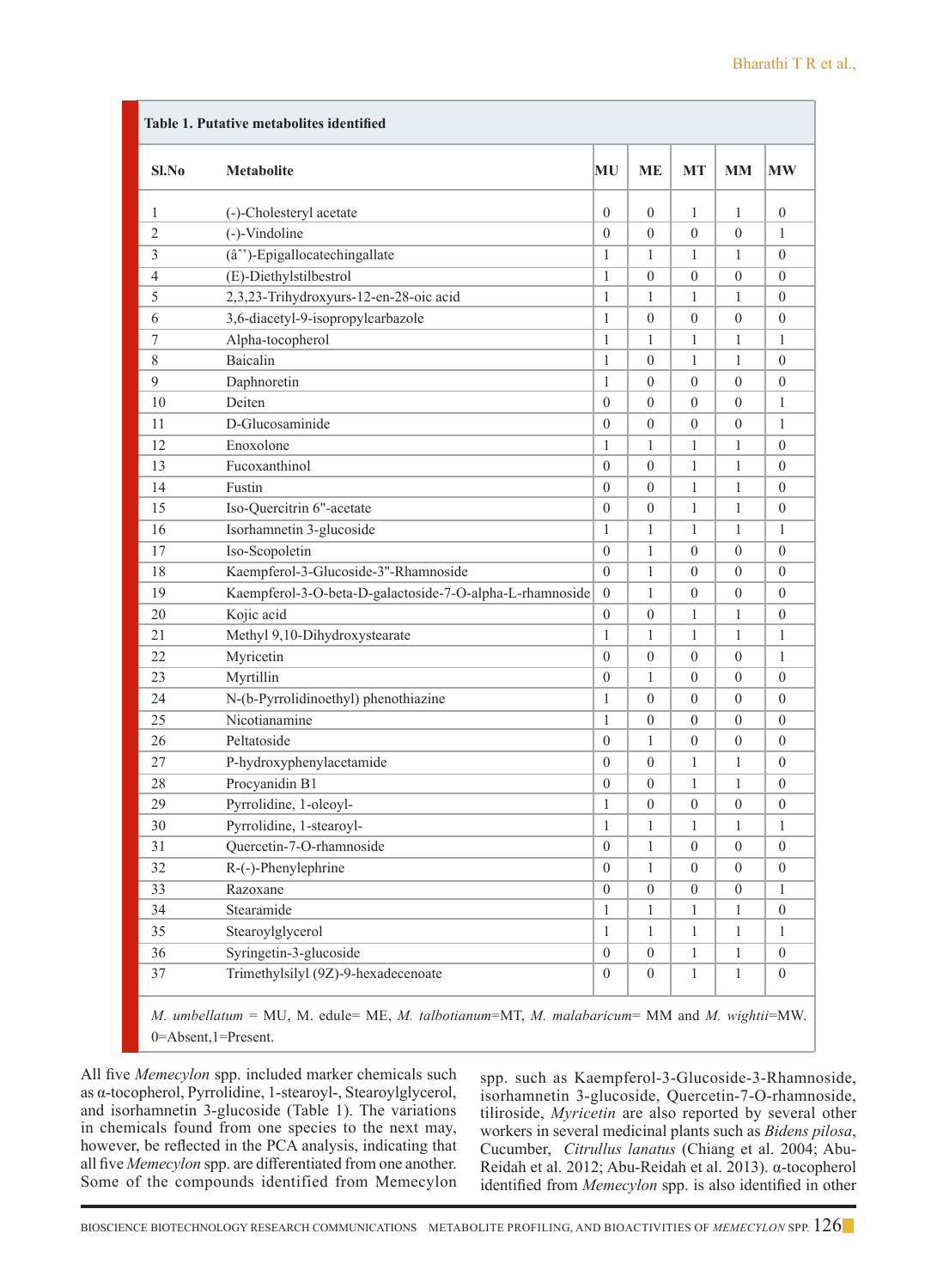#### Bharathi T R et al.,

plants such as *Cyamopsis tetragonoloba, Moringa oleifera,*  Stevia rebaudiana, *Millingtonia hortensis*, and *Jasminum sambac* (Tomar and Rijhwani 2015). The identified compounds Kaempferol-3-Glucoside-3-Rhamnoside has Anti-inflammatory activity; isorhamnetin 3-glucoside and Quercetin-7-O-rhamnoside has Anti-inflammatory, hepatoprotective, antiviral against influenza virus, Myricetin has Anti-microbial, Anti-diabetes, Cardio-cerebrovascular protection, Anti-inflammatory, Anti-tumor activities (Lee et al. 2019; Nile et al. 2020; Ahn et al. 2020; Hu et al. 2021; Kumar et al. 2021; Song et al. 2021). α-tocopherol, Kojic acid (present in *M. talbotianum, M. malabaricum*) are well known anti-aging metabolite which further validated *Memecylon* spp use in folk medicine for skin diseases (Świątek, et al. 2021).

**Multivariate PCA analysis:** By using an ANOVA with a p-value of 0.05 and a fold change of 2, the number of compounds utilized for PCA was reduced, resulting in the PCA shown in Fig 2. The repeatability of the UPLC-ESI-QTOF-MS profiling approach was confirmed after analysis of each species in three replicates revealed a satisfactory clustering of each duplicate in the vicinity. The PCA result revealed that the greatest differences were found between all five *Memecylon* spp. along PC1, but that all five *Memecylon* spp. could be clearly distinguished along PC2. In addition, hierarchical cluster analysis (HCA) (Figure 1) demonstrates that *M. umbellatum, M. edule,* and *M. talbotianum* clustered together (Świątek, et al. 2021).



The chemical constituents present in different *Memecylon* spp. differ significantly when metabolite profiling and multivariate analysis results are compared but grouping in PCA and HCA analysis showed that plants like M. umbellatum, *M. talbotianum*, and *M. edule* are grouped together, as are *M. malabaricum* and *M. wightii*. The grouping is in accordance with to morphotypes as described by Saldhana (1996) and Gamble (1967) in their floras. This confirms that variations also occur at metabolic level (Martucci et al. 2014). Similar type of conclusions were drawn while studying, characterizing and comparing the metabolite profiles of the medicinal plants such as *Panax* ginseng, *Lonicera* spp., *Fritillaria bulbs*, genus *Vernoni*, *Garcinia buchananii, Garcinia oblongifolia* and genus *Panax* (Kim et al. 2011; Gao et al. 2012; Xin et al. 2014; Stark et al. 2015; Li et al. 2016; Nguyen et al. 2016; Świątek, et al. 2021).

**Anti-inflammatory and antiprotease potential of**  *Memecylon* **spp. extracts:** Lipoxygenase inhibitory activity was tested at different doses of extracts ranging from 20 to 40 g/mL. At 40 g/mL, the LOX inhibitory activity of hydromethanol extracts ranged from 66 to 95%. *M. talbotianum* (95%) and *M. malabaricum* (86%) hydro-methanol extracts had the strongest LOX inhibitory efficacy (Table 2).

Quercetin was utilized as a control, with a 95.7 % inhibition in a 40 g/reaction concentration and an  $IC_{50}$  of 20 1.2 g for LOX. The reference standard PMSF had an inhibitory activity of 84.8 % at 50 g/reaction concentration and an IC<sub>50</sub> of 97% 1.2g/ml for trypsin and thrombin. Data were expressed as mean  $\pm$  SD (n=3). Antiprotease activity was found in hydro-methanol extracts of five *Memecylon* spp. at 50 g/mL, hydro-methanol extract inhibited trypsin and thrombin in the range of 55 and 83% for trypsin and 53 and 80% for thrombin, respectively. The hydro-methanol extracts of *M. malabaricum* and *M. talbotianum* had the greatest antiprotease activity, with trypsin activity of 68% and 83% and thrombin activity of 66% and 80%, respectively (Table 2). *M. malabaricum* and *M. talbotianum*  hydro-methanol extracts had the strongest anti-inflammatory and antiprotease efficacy compared to other *Memecylon*  spp. extracts. Crude methanol leaf extracts of *Memecylon*  spp. substantially suppressed the LOX and COX in vitro (Bharathi et al. 2014; Aliter and Al-Horani 2021).

| five Memecylon spp extracts.       |                 |                  |              |              |              |  |  |  |  |  |  |
|------------------------------------|-----------------|------------------|--------------|--------------|--------------|--|--|--|--|--|--|
| <b>Plant</b>                       | <b>MU</b>       | <b>ME</b>        | <b>MT</b>    | <b>MM</b>    | <b>MW</b>    |  |  |  |  |  |  |
| Lipoxygenase enzyme%               | $66 \pm 0.9$    | $78 \pm 08$      | $95 \pm 0.3$ | $86 \pm 0.5$ | $72 \pm 0.6$ |  |  |  |  |  |  |
| Trypsin $%$                        | $55 \pm 0.3$    | $63 \pm 0.8$     | $83 \pm 0.4$ | $68 \pm 0.6$ | $62 \pm 0.2$ |  |  |  |  |  |  |
| Thrombin enzyme%                   | $53 \pm 2.1$    | $64 \pm 2.2$     | $80 \pm 2.1$ | $66 \pm 1.2$ | $58 \pm 2.1$ |  |  |  |  |  |  |
| IC <sub>50</sub> values in $\mu$ g | 30, 2, 63, 60.7 | 20.8, 71.8, 75.5 | 20,95,       | 20,77.8,     | 20, 71,      |  |  |  |  |  |  |
|                                    |                 |                  | 91.5         | 73.2         | 66.4         |  |  |  |  |  |  |

**Table 2. Hydro-methanol extracts Inhibition of LOX, trypsin, and thrombin enzyme by**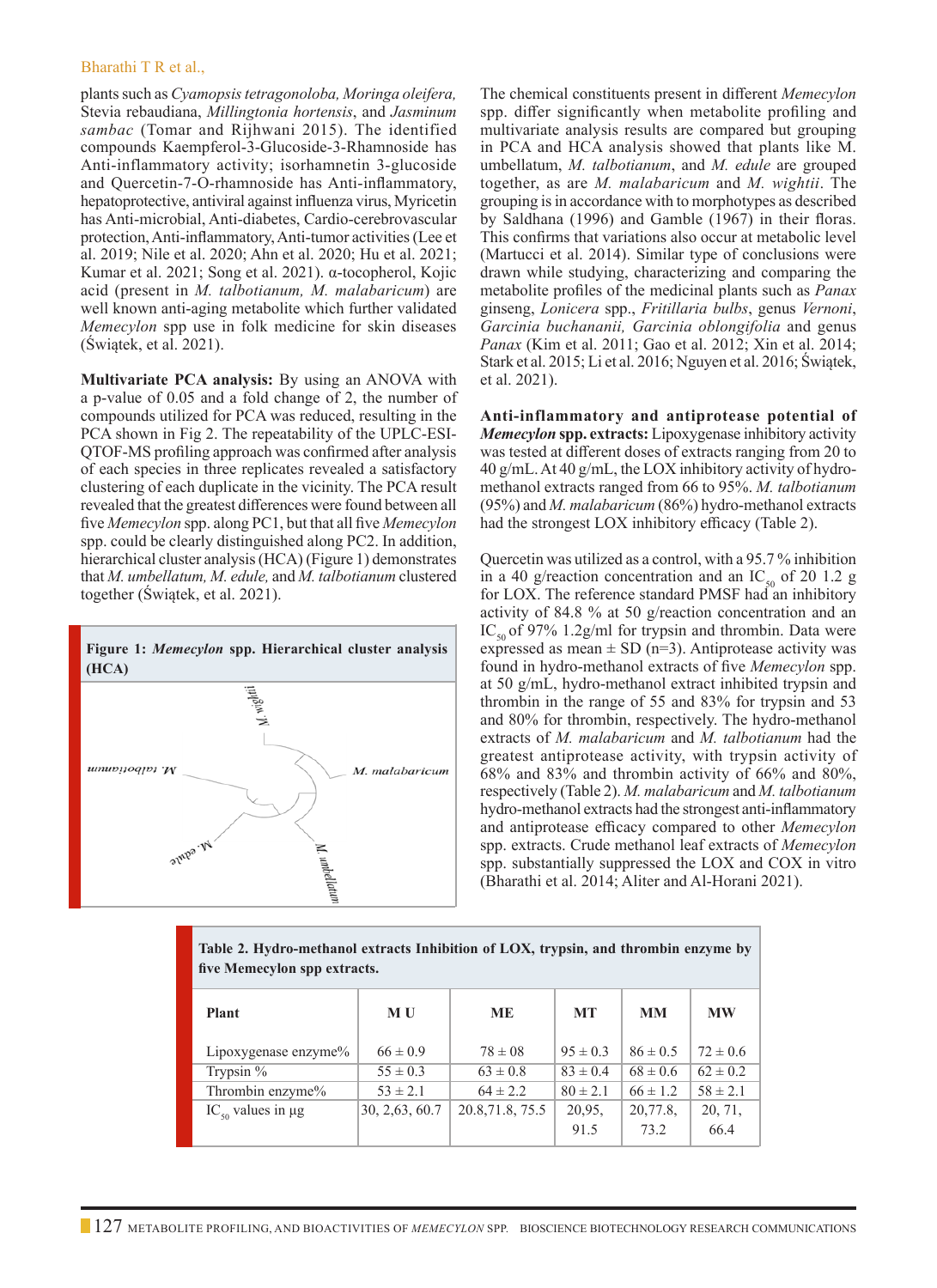Herpes simplex viruses stimulate thrombin synthesis to make cells more susceptible to infection via a process requiring PAR1-mediated cell regulation (Sutherland et al. 2007). Thrombin was also discovered to exacerbate the inflammation caused by the influenza virus. In reality, influenza viruses can cause thrombin production, which can lead to platelet activation-mediated lung inflammation (Keller et al. 2006). Human metapneumovirus and respiratory syncytial virus, two enveloped, negativesense, single-stranded RNA viruses that cause respiratory infections, have also been connected to thrombin. Thrombin was shown to promote the replication of these viruses and to aggravate the accompanying inflammation in these experiments (Aliter and Al-Horani 2021).

# **CONCLUSION**

The findings of the present study have shown that the UPLC with ESI-QTOF-MS approach is a viable chromatographic method for denoising and identifying phytochemicals from the genus *Memecylon*. The use of Waters Progenesis QI software to analyze the data resulted in the discovery of more phytoconstituents in the plant extracts than could have been discovered using the method used. The results obtained using ESI-QTOF-MS, PCA, and HCA show that the discovered molecules may be linked to variations in bioactivity of the plant species. This study validates the ethno-medicinal use of *Memecylon* spp in the treatment of skin diseases mainly viral infection.

# **ACKNOWLEDGEMENTS**

The mass spectroscopic facility and services were provided by the Institution of excellence, Vijnana Bhanvan, University of Mysore.

**Conflict of Interests:** Authors declare no conflicts of interests to disclose.

**Data Availability Statement:** The database generated and /or analysed during the current study are not publicly available due to privacy, but are available from the corresponding author on reasonable request.

## **REFERENCES**

Abu-Reidah, I. M., Arráez-Román, D., and Quirantes-Piné, R., (2012). HPLC–ESI-Q-TOF-MS for a comprehensive characterization of bioactive phenolic compounds in cucumber whole fruit extract. Food Research International, 46, 108-117.

Abu-Reidah, I. M., Arráez-Román, D., and Segura-Carretero, A. (2013). Profiling of phenolic and other polar constituents from hydro-methanolic extract of watermelon (*Citrullus lanatus*) by means of accurate-mass spectrometry (HPLC–ESI–QTOF–MS). Food Research International, 51, 354-362.

Ahn H. J., You, H. J., Park, M. S., et al. (2020). Microbial biocatalysis of quercetin-3-glucoside and isorhamnetin-3-glucoside in *Salicornia herbacea* and their contribution to improved anti-inflammatory activity. RSC Advances.;10(9):5339-50.

Aliter K, F and Al-Horani R. A. (2021). Thrombin inhibition by argatroban: potential therapeutic benefits in COVID-19. Cardiovascular Drugs and Therapy. Apr;35(2):195-203.

Antunes, E. R., Duarte, R., S., and Moritz, T., (2020). Differentiation of two *Maytenus* species and their hybrid via untargeted metabolomics. Industrial Crops and Products. Dec 15;158:113014

 Bharathi, T., Madhusudhan, M., and Kumar, P. P. (2015). Antimicrobial potential of *Memecylon* L. species from Western Ghats against clinical isolates of pathogenic bacteria. Research Journal of Pharmaceutical Biological Chemical Sciences, 6, 1280-1287.

 Bharathi, T., Nadafi, R. and Prakash, H. (2014). In vitro antioxidant and anti-inflammatory properties of different solvent extracts of *Memecylon talbotianum* Brandis. Int J Phytopharm, 4, 148-52.

 Bharathi, T., Kumara, K.S. and Prakash, H. (2016a). *Memecylon* species: A review of traditional information and taxonomic description. Int J Phar Pharm Sci, 8, 1-9. Bharathi, T. R., Shailasree, S., Sampath Kumara, K., et al. (2016b). Metabolite profiling by UPLC-PDA-ESI/HDMS and antibacterial activity of *Memecylon* talbotianum Brandis. Pharmacogn Commun b, 6, 1-10.

Chiang, Y. M., Chuang, D. Y., Wang, S. Y., et al. (2004). Metabolite profiling and chemopreventive bioactivity of plant extracts from *Bidens pilosa*. Journal of Ethnopharmacology, 95, 409-419.

 Deng, W., Wang, Y., and Liu, Z., (2014). HemI: a toolkit for illustrating heatmaps. PloS one, 9, e111988.

 Gamble, J. (1967). Flora of the Presidency of Madras. Botanical Survey of India. Calcutta, India.

 Gao, W., Yang, H., Qi, L. W., et al. (2012). Unbiased metabolite profiling by liquid chromatography–quadrupole time-of-flight mass spectrometry and multivariate data analysis for herbal authentication: Classification of seven Lonicera species flower buds. Journal of Chromatography A, 1245, 109-116.

Hu W. H., Dai, D. K., Zheng, B. Z., et al. (2021). The binding of kaempferol-3-O-rutinoside to vascular endothelial growth factor potentiates anti-inflammatory efficiencies in lipopolysaccharide-treated mouse macrophage RAW264. 7 cells. Phytomedicine. Jan 1;80:153400.

Jedinak, A., Valachova, M., and Maliar, T. (2010). Antiprotease activity of selected Slovak medicinal plants. Die Pharmazie-An International Journal of Pharmaceutical Sciences, 65, 137-140.

Keller, T. T., van der Sluijs K. F., de Kruif M. D., et al. (2006). Effects on coagulation and fibrinolysis induced by influenza in mice with a reduced capacity to generate activated protein C and a deficiency in plasminogen activator inhibitor type 1. Circulation research. Nov 24;99(11):1261-9.

Kim, N., Kim, K., Choi, B. Y., et al. (2011). Metabolomic approach for age discrimination of *Panax* ginseng using UPLC-Q-Tof MS. Journal of agricultural food chemistry, 59, 10435-10441.

BIOSCIENCE BIOTECHNOLOGY RESEARCH COMMUNICATIONS Metabolite Profiling, and Bioactivities of *Memecylon* spp. 128